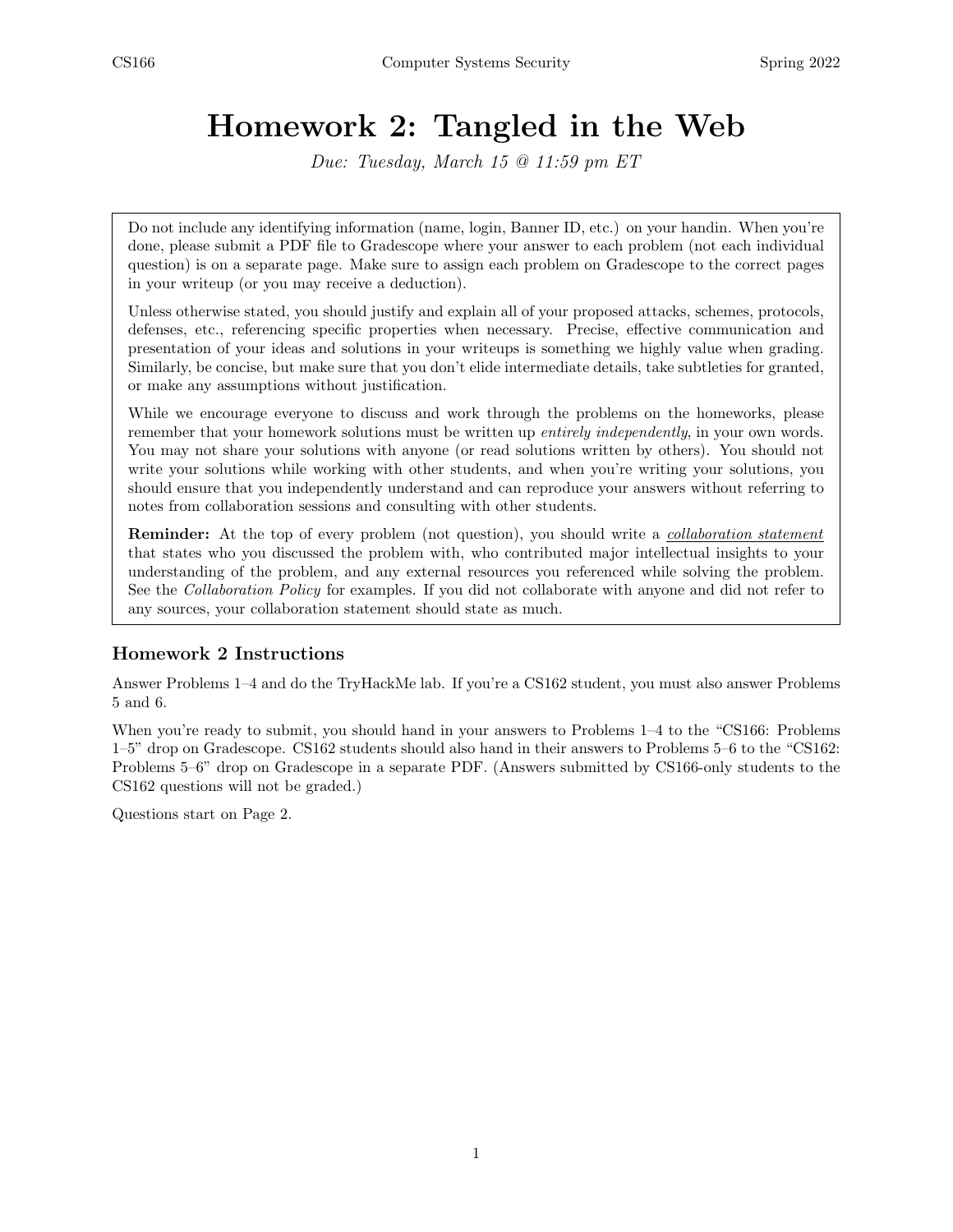## TryHackMe Lab: Burp Suite

For this homework go to <https://tryhackme.com/jr/cs1660burpra> and complete the Burp Suite room we created.

As a reminder, these TryHackMe rooms are graded based on completion, not correctness. As long as you have answered all of the questions, you will get full credit. This assignment should not take more than 45 minutes so if you are stuck or are dealing with technical issues, make sure to post a question on Edstem.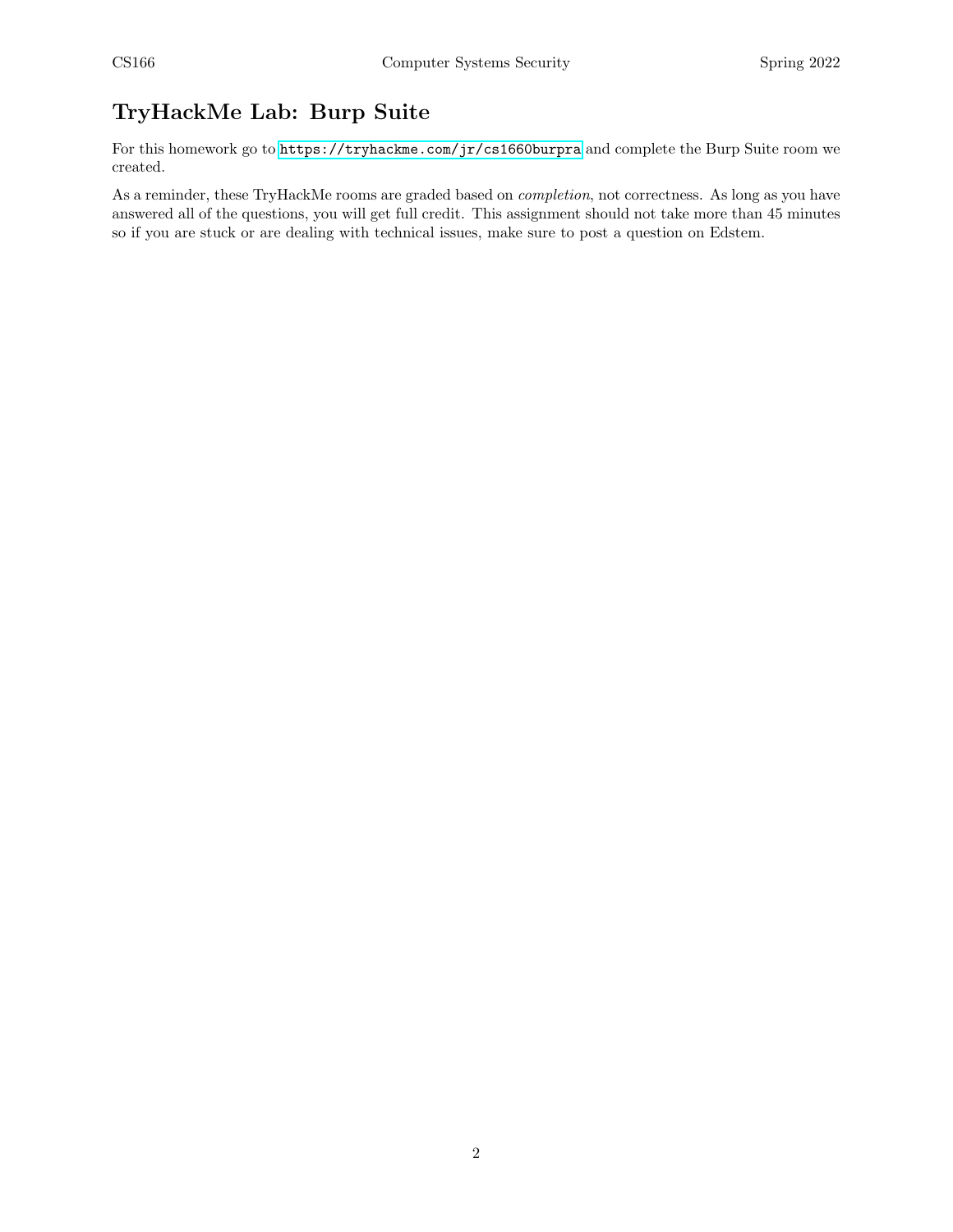#### Problem 1: Crewmate Computer Cookies

Victor says: "Heads up! You might find it helpful to do some additional research (in addition to what was covered in lecture) to complete this problem."

As part of their training, the crewmates at the Crewmate Academy are required to take a course called cs666: "Secure Computer Systems". The TAs of cs666 have implemented an assignment submission system on the course website at http://crewmate.academy/courses/cs666/submissions.

Crew members taking cs666 provide an email and password to log in to the submission site. The website then issues authenticated users a cookie which contains a session ID that allows the user to authenticate themselves without having to type in their password again for twenty-four hours:

> Name: sessionid Value: [random session ID...] Domain: crewmate.academy SameSite: Strict

Authenticated users can then upload their assignments (or download assignment handins that they've previously uploaded). There's two other things worth mentioning about the Academy's website—first, each crewmate-in-training has full control over their personal web page on the <crewmate.academy> domain (i.e. http://crewmate.academy/staff/jbernar3/); second, the Academy's website allows for access via both http and https (similar to the <cs.brown.edu> website).

For all parts (or, for parts (c) and (d), subparts), limit each of your answers to  $100$  words maximum longer responses will receive no credit.

- <span id="page-2-0"></span>Question a) Consider Jake, a staff member taking the cs666 course, and Kaki, an adversary who eavesdrops on Jake's network connection while Jake visits the site at http://crewmate.academy/ courses/cs666/submissions. Can Kaki acquire Jake's sessionid cookie for the submission system? If so, outline an attack to steal the cookie; if not, explain why.
- <span id="page-2-1"></span>Question b) Consider Ben S., who controls the page at http://crewmate.academy/staff/bsilverm/; that is, he controls the content of the page but he does not have control over or access to the entire <crewmate.academy> server. Can Ben S. acquire Jake's sessionid cookie for the submission system? If so, outline an attack to steal the cookie; if not, explain why.
- <span id="page-2-2"></span>Question c) The Academy administrators now consider various modifications to the cookie scheme.
	- (i) Suppose the Academy administrators add the Secure:TRUE property to the cookie. First, identify what Jake has to change in the way he visits the submission site. Then, answer: does this change any of your answers to part [\(a\)](#page-2-0) or part [\(b\)](#page-2-1)? Explain.
	- (ii) Suppose the ACADEMY adds the HttpOnly: TRUE property to the cookie *instead of the* Secure property. Does this change any of your answers to part [\(a\)](#page-2-0) or part [\(b\)](#page-2-1)? Explain.
- Question d) For this part, only consider Ben S., the adversary from part [\(b\)](#page-2-1), and ignore the modifications made to the cookie scheme in part [\(c\)](#page-2-2).
	- (i) Suppose the Academy administrators change the URL of the submission system to cs666.crewmate.academy/handin and change the Domain property of the cookie to cs666.crewmate.academy. Does this change your answer to part [\(b\)](#page-2-1)? Explain.
	- (ii) Suppose the Academy decides to keep the domain of the system as crewmate.academy (and keeps the Domain:crewmate.academy property). Instead, they decide to put each staff page on its own subdomain—for instance, Ben S.'s staff page is now located at bsilverm.crewmate.academy. Does this change your answer to part [\(b\)](#page-2-1)? Explain.
	- (iii) Suppose the Academy changes the staff page URLs described in sub-part (ii), but, in the process, they accidentally remove the Domain property; that is, the Domain property isn't specified in the cookie. Does this change your answer to sub-part (ii)? Explain.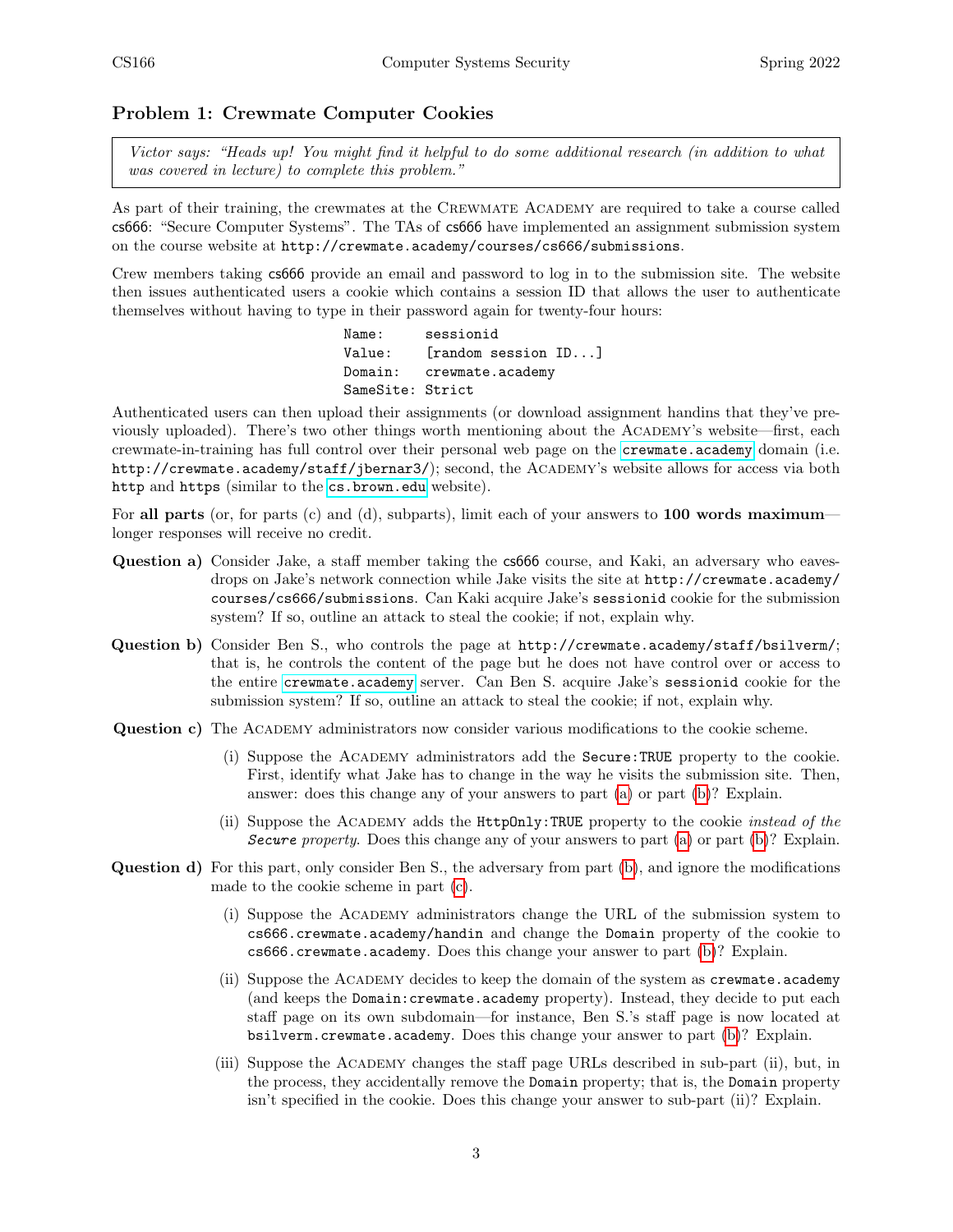#### Problem 2: CSRF-ing Around Tokens

Jefferson says: "Heads up! Start working on this problem early—it's a little tricky. Also, you might need to do some additional research (in addition to what was covered in lecture) to complete part  $(c)$ ."

Recall the Cross-Site Request Forgery (CSRF) attack discussed in lecture. One possible mitigation for CSRF is a family of techniques known as CSRF tokens.

For parts [\(a\)](#page-3-1) and [\(b\)](#page-3-2), limit each of your answers to 100 words maximum—longer responses will receive no credit. Part [\(c\)](#page-3-0) has no word limit.

<span id="page-3-1"></span>Question a) One might implement such a technique via cookies. In addition to a session ID cookie, every user gets a cookie containing a random CSRF token when they log in. Then, whenever a sensitive request is made (i.e. via a  $\text{form}$ ), before sending off the final request, JavaScript executing in the webpage reads this cookie, and copies it into the body of the request. The website then only accepts the request as valid if the CSRF token cookie matches the CSRF token in the body of the request.

> Does this CSRF prevention technique work? If so, explain why and reference the web / browser security features that are relied upon in this technique; if not, provide an example of a CSRF attack that works while the user is visiting a malicious website.

<span id="page-3-2"></span>Question b) The Crewmate Academy's assignment submission web interface at implements CSRF tokens in a different way from part [\(a\)](#page-3-1). When the website (<https://crewmate.academy>) displays a sensitive <form> to the user, it generates a CSRF token, associates the value of this token with the user's session on the server, then loads the CSRF token into a hidden field on the form before sending it to the user. On form submit, the server checks that the submitted token from the form is the same as the token stored in the session.

> Does this CSRF prevention technique work? If so, explain why and reference the web / browser security features that are relied upon in this technique; if not, provide an example of a CSRF attack that works while the user is visiting a malicious website.

<span id="page-3-0"></span>Question c) Assume that the Academy's CSRF prevention technique works regardless of your answer to part [\(b\)](#page-3-2); that is, assume that there is no way for an adversary to learn the CSRF token that must be submitted as part of the  $\text{form}$ , and that the website will only accept requests that contain a valid CSRF token.

> It's clear what to do if a given CSRF token was valid—simply process the form action as intended. It's less clear what to do when the token is invalid, but here's what the Academy's website does: it takes the fields in the form submission (except the CSRF token) and uses them to populate a new form (which points to the same endpoint as the form submission that was just rejected) along with the correct CSRF token. This new form is then sent to the user as the response to the form submission that had the invalid CRSF token. In this way, if the CSRF token had expired, the user won't need to reenter all the information in the form—they can just check it for correctness and resubmit.

> Why would this strategy for handling incorrect CSRF tokens be a bad idea? That is, provide a concrete attack against this scheme that allows a web attacker to submit arbitrary form contents with a valid CSRF token. You can assume that the Academy's website has no defenses against Clickjacking / UI Redress attacks and does not set security headers such as Content-Security-Policy.

> (*Hint*: Consider the target attribute on HTML  $\leq$  form tags.<sup>[1](#page-3-3)</sup> This attribute is commonly used to designate that the response to a form submission should be opened in a new tab, but what else can you do with this attribute?)

<span id="page-3-3"></span><sup>1</sup>[https://www.w3schools.com/tags/att\\_form\\_target.asp](https://www.w3schools.com/tags/att_form_target.asp)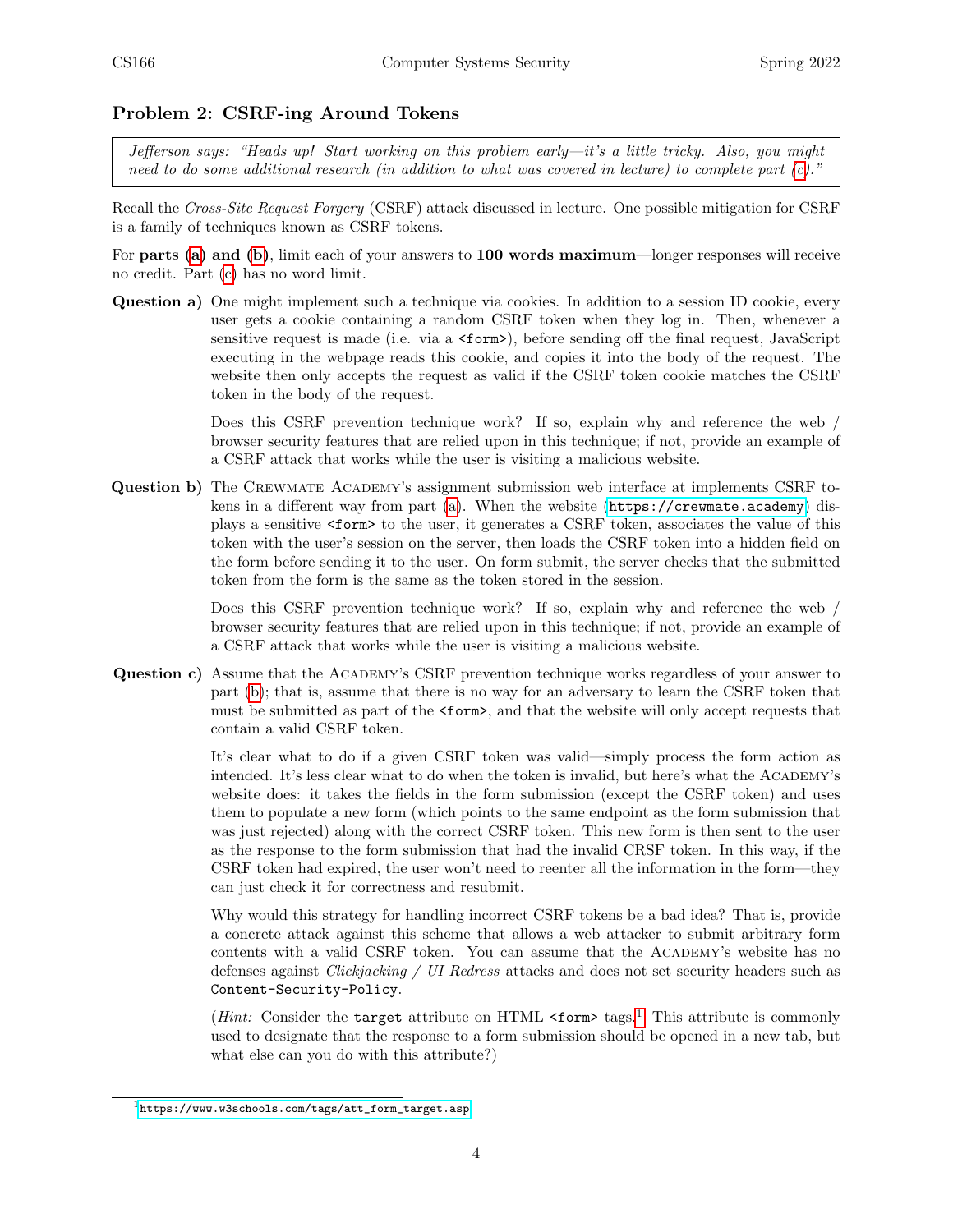## Problem 3: Vulnerability Disclosure

Please read the following *vulnerability equity processes*:

- U.S. Vulnerability Equities Process (VEP): [https://drive.google.com/file/d/1npUqw5ELRvV4m063f](https://drive.google.com/file/d/1npUqw5ELRvV4m063fF3YA2eOrE_6x-Gs/view?usp=sharing)F3YA2eOrE\_ [6x-Gs/view?usp=sharing](https://drive.google.com/file/d/1npUqw5ELRvV4m063fF3YA2eOrE_6x-Gs/view?usp=sharing)
- Summary of the Equities Process in the UK: <https://www.gchq.gov.uk/information/equities-process>

The following questions are open-ended and will be graded for thought and justification. Please reference and/or quote specific arguments from the readings in your answers.

- Question a) What are the differences between responsible disclosure, full disclosure, and private disclosure? Describe one advantage and disadvantage of each. (about 5-7 sentences)
- Question b) Suppose you are a security researcher who has discovered a vulnerability leaking financial data. Although you reported to the company 90 days ago (and you gave them a 90-day deadline), they have still not fixed the vulnerability and have been unresponsive. Knowing that this could lead to a large data breach, would you follow responsible disclosure guideline of publicizing the vulnerability? (about 4-5 sentences)
- Question c) Companies' sensitivity towards having their vulnerabilities publicized has contributed towards adding conditions to their bug bounty terms limiting hackers' legal liability in exchange for non-disclosure. If you were a security researcher, would you accept these bug bounty terms? (about 4-5 sentences)
- Question d) Do you prefer the UK Equities Process or the US Vulnerabilities Equities Process? Refer to what you like/dislike specifically about both processes when justifying your answer. (about 4-5 sentences)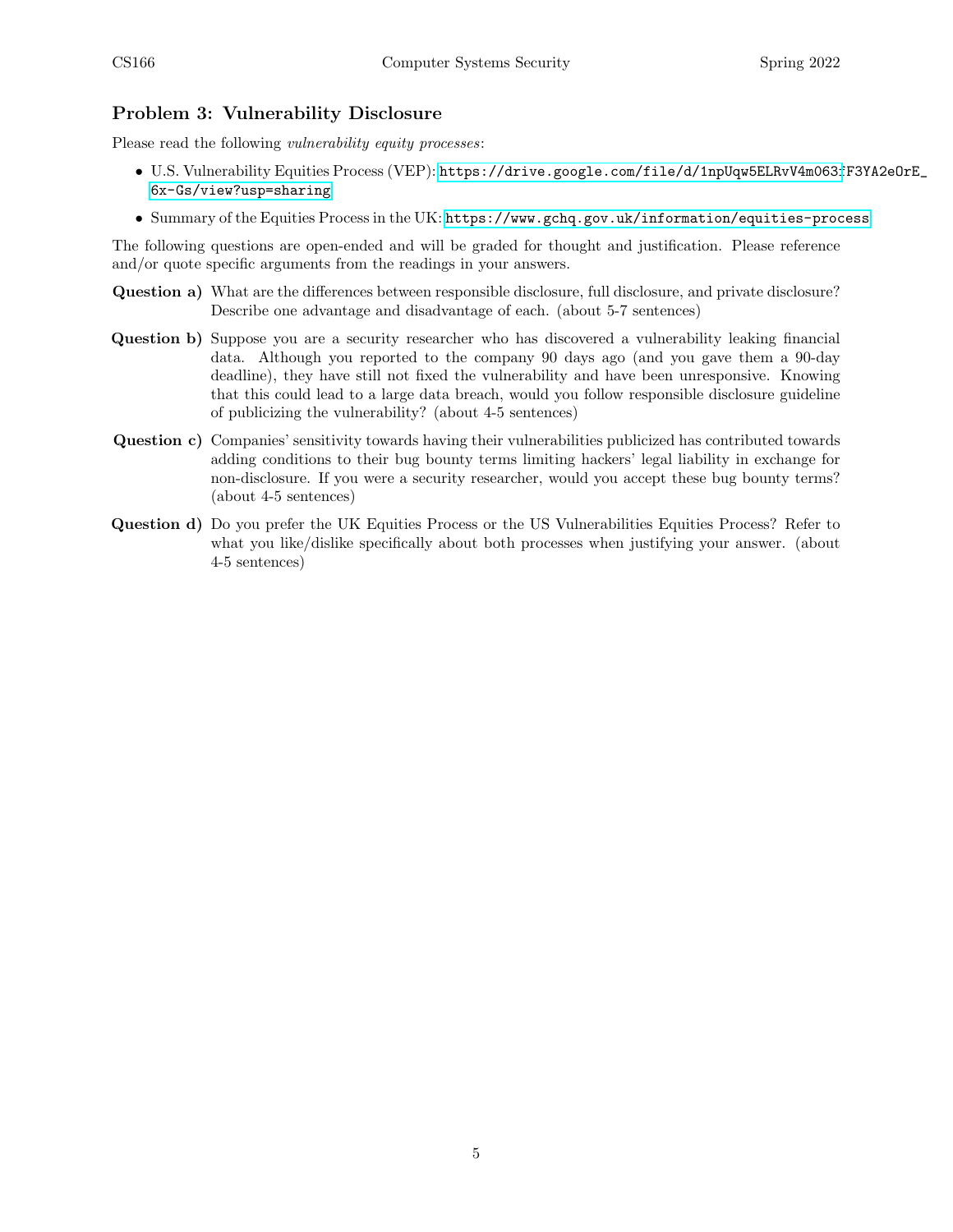## Problem 4: Redirecting To Crypto and Back

Many sites use redirect scripts that take a URL as a parameter and send the browser to that URL. Sites do this instead of simply linking directly to a particular site because it allows them to collect analytics on which external links users of their site are clicking on. That is, instead of linking directly to external websites, they provide links on the same domain where the external link is exposed via a "redirect parameter".

The course staff is developing a new startup, http://pizza.brown, a platform where students ask questions about course assignments. Staff members have the ability to link to external websites on pizza.brown (i.e., Victor's pizza.brown profile page links to http://cs.brown.edu/vkalev/). However, instead of linking directly to the external website, pizza.brown transforms the link into a link that uses the /redirect endpoint and displays the redirect-based link instead. For example, this link redirects users to the specified url:

#### http://pizza.brown/redirect?url=http://cs.brown.edu/vkalev/

However, this kind of "open redirect" poses a significant security risk to pizza.brown users. For example, consider an adversary that creates a phishing page at evil.com, then sends a user the following link:

#### http://pizza.brown/redirect?url=http://evil.com/

Since the beginning of this link appears to be a normal **pizza**.brown page, users who aren't looking closely at the link may think are clicking on a regular link to pizza.brown—however, the redirect script will cause them to be directed to the phishing page.

For parts [\(a\)](#page-5-0) and [\(b\)](#page-5-1), limit each of your answers to 75 words maximum—longer responses will receive no credit. Part [\(c\)](#page-5-2) has no word limit.

- <span id="page-5-0"></span>Question a) One possible mitigation to the phishing attack is for the pizza.brown developers to maintain a *safelist* database of all allowed redirect targets. Under this system, if the url is not on the safelist, the redirect endpoint returns an error. Why might this be an unreasonable form of security? (Hint: Section Practice 3.2.)
- <span id="page-5-1"></span>Question b) Another possible mitigation to the phishing attack is for the pizza.brown developers to check that the domain name in the Referer header (or, even better, the Origin header<sup>[2](#page-5-3)</sup>) is pizza.brown. Under this system, if the url is not pizza.brown, the redirect endpoint returns an error. Why might this be an unreasonable form of security?
- <span id="page-5-2"></span>Question c) Using cryptography, design a new redirect system that prevents the phishing attack and explain why it works. Then, explain why your protocol avoids the issues described in parts [\(a\)](#page-5-0) and [\(b\)](#page-5-1). Finally, describe why your protocol satisfies the following properties:
	- P1. It must be possible for the website to "authorize" new redirect links when they are posted by staff members. As discussed in part [\(a\)](#page-5-0), your protocol should not rely on maintaining a set of allowed links (e.g. in a database), but the website must be able to tell whether or not a given redirect URL has been authorized by the website.
	- P2. Users cannot arbitrarily craft redirect links to non-authorized domains.
	- P3. There must be some way for the website to "revoke" access to a particular redirect URL, though the permission revocation does not have to be instantaneous.
	- P4. For user experience purposes, the stakeholders of pizza.brown have stated that they do not want an interstitial approach where the user is prompted to decide whether or not they want to visit the external link—the redirect script must be fully transparent to the end-user.

(*Hint*: You can assume a user who's visiting a profile page on **pizza**.brown won't view it for longer than 15 minutes. Also, be careful to make sure your scheme doesn't impose so

<span id="page-5-3"></span> $2$ The Origin header is exactly like the Referer header, but it only includes the website domain, not the entire URL.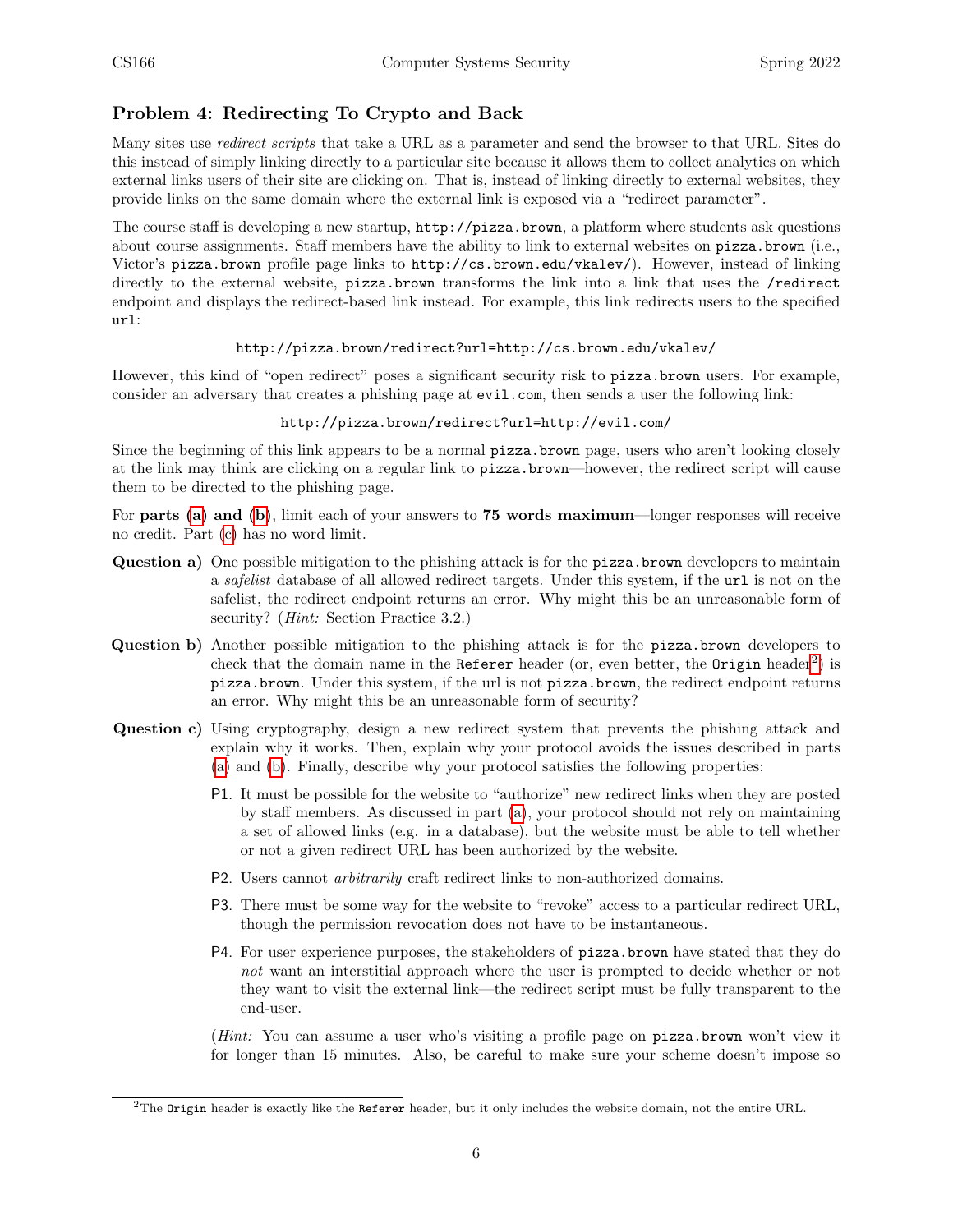much computational overhead that it leaves your website vulnerable to a denial-of-service attack—some of the Section material may be helpful here.)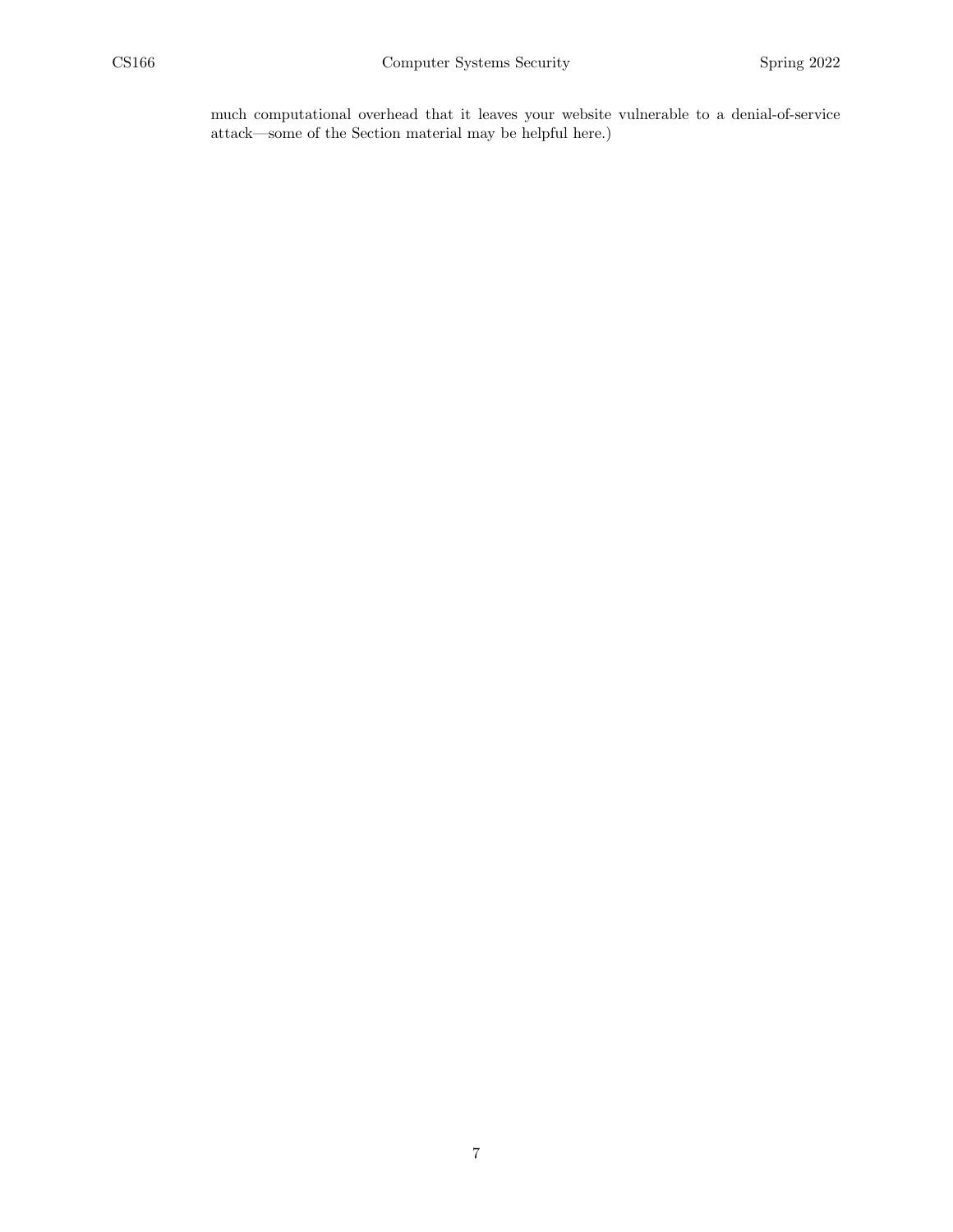#### Problem 5: Better Passwords via a Browser Extension

Only CS162 students are required to complete this problem.

PwdHash (<https://crypto.stanford.edu/PwdHash/>) is a browser extension that transparently converts a user's password into domain-specific values. For example, if a user visits bank.com and types in the plaintext password iampassword, when the user submits the login form, PwdHash instead causes the browser to send hash(iampassword  $+$  bank.com) as the password, where  $+$  is the string concatenation operator and hash is some cryptographic hash function. (PwdHash knows the domain that the user is visiting on because, as a browser extension, it has direct access to the URLs a user visits.)

For all parts, limit each of your answers to 50 words maximum—longer responses will receive no credit.

Question a) Sierra, a user with the PwdHash extension installed in her browser, likes using the same password "balloons" for every single website. Does PwdHash protect her password from being broken by a dictionary attack? Explain.

(Hint: For this part—and all other parts—think Kerckhoffs's principle.)

- Question b) Sierra uses bank.com for her online banking operations. Suppose bank.com's database is stolen. Does PwdHash protect Sierra's password from being cracked by a brute-force attack? Explain.
- Question c) Suppose Sierra visits a fake website set up by Ocean, a web attacker that controls a website that looks identical to bank.com but is actually hosted at bank.co. However, Sierra doesn't notice the phishing scam and, through her browser, submits her real password for bank.com to the fake website. Does PwdHash protect Sierra's password from being stolen and used by Ocean? Explain.

Question d) How does PwdHash affect the overall entropy of its users' passwords? Explain.